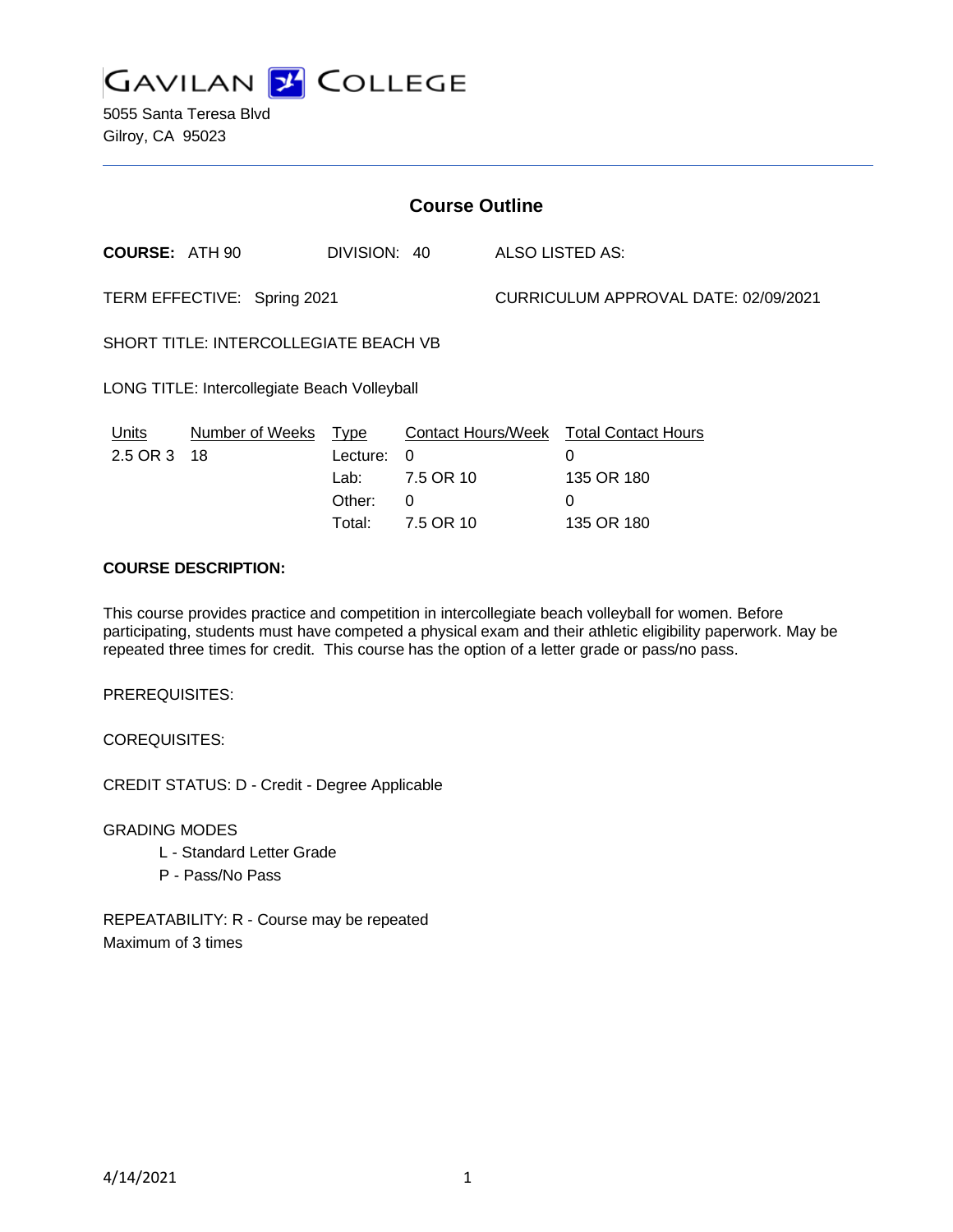SCHEDULE TYPES:

- 04 Laboratory/Studio/Activity
- 046 Laboratory LEH 0.6
- 04A Laboratory LEH 0.65
- 05 Hybrid
- 71 Dist. Ed Internet Simultaneous
- 73 Dist. Ed Internet Delayed LAB
- 73A Dist. Ed Internet LAB-LEH 0.65

## **STUDENT LEARNING OUTCOMES:**

1. Demonstrate the offensive skills of serving, setting, and hitting and the defensive skills of blocking, passing, and digging as it relates to beach volleyball.

Measure of assessment: Demonstration

Year assessed, or planned year of assessment: 2017

Semester: Spring

2. Implement game strategies specific to an opponent, recognize the various offensive and defensive doubles strategies being utilized and react accordingly.

Measure of assessment: Demonstration, Observation

Year assessed, or planned year of assessment: 2017

Semester: Spring

# **CONTENT, STUDENT PERFORMANCE OBJECTIVES, OUT-OF-CLASS ASSIGNMENTS**

Curriculum Approval Date: 02/09/2021

## **DE MODIFICATION ONLY**

## 30 Hours

Content: Discussion of course requirements/expectations of the class. Stretching and conditioning activities specific to beach volleyball will be presented. Conditioning drills designed for improving beach volleyball skills will be introduced. This may include such activities as: shuttling drills, agility footwork, passing drills, and run throughs. Students who repeat the class will be provided a leadership opportunity by the instructor. They will have their skills or proficiencies enhanced by supervised repetition and practice.

Student Performance Objectives (SPO): Demonstrate proper stretching and warm-up techniques. Execute a variety of conditioning and skill drills specific to movement in the sand and in preparation for beach volleyball.

## 42 Hours

Content: Development of individual and team skills required for beach volleyball. This may include working on 2-person passing and hitting schemes. Continue work on conditioning drills and skills required to compete in beach volleyball. Introduce/review the offensive and defensive schemes that will be used throughout the season. Implement offense (set location and tempo) and defenses (read and rotation). Discussion and practice of offensive and defense responsibilities. Students who repeat this course will become more proficient in these skills through repetition of the drills. They will be able to explain the strategies involved in the sport as well as demonstrate improvement in their consistency.

Student Performance Objectives (SPO): Skill techniques specific to the individual's role/roles will be demonstrated by the player. They will be able to demonstrate individual and option attacks and execute fundamentally sound defensive skills. They will be able to execute these strategies in scrimmage and game situations.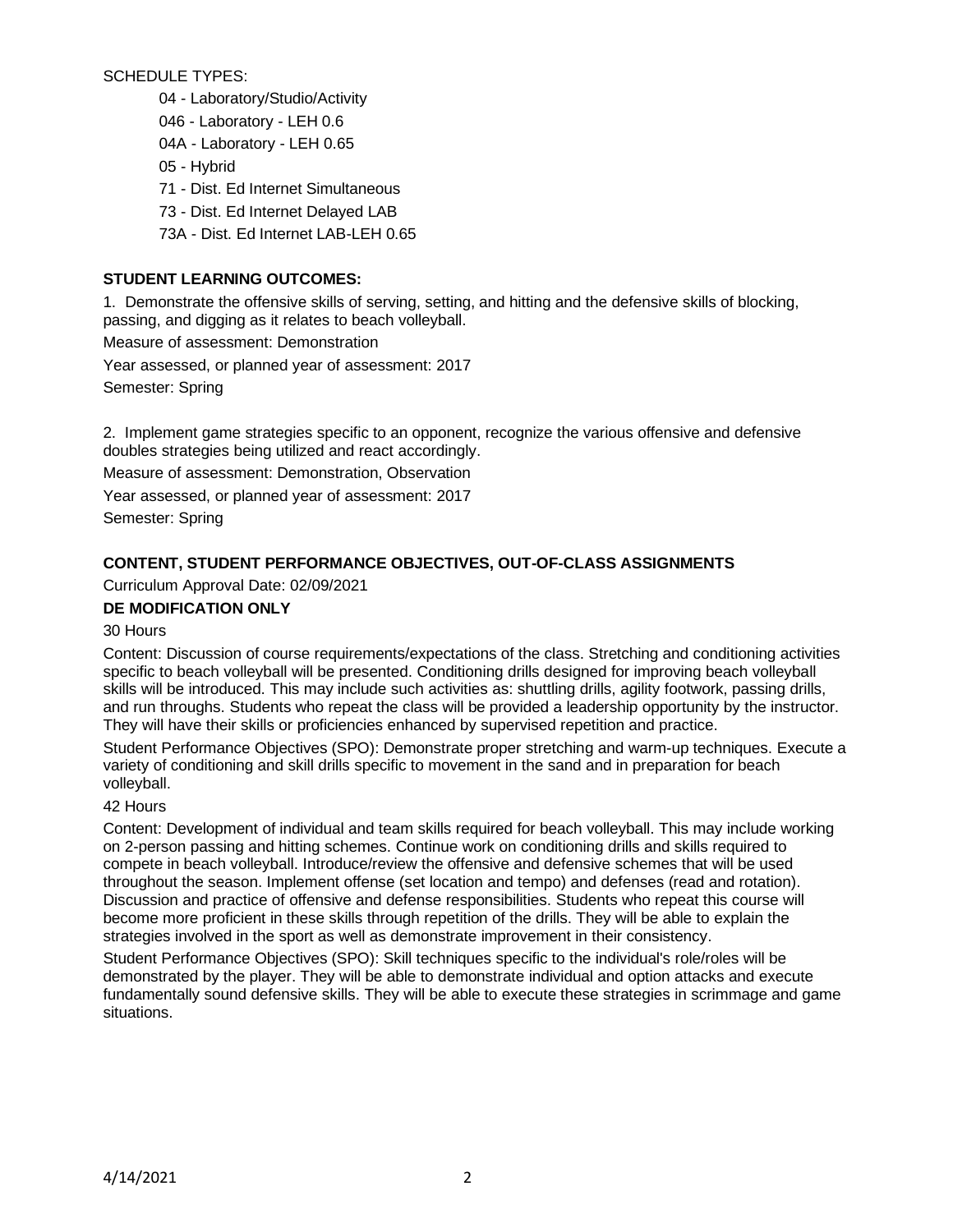## 96 Hours

Content: Formulate and execute a game plan specific to that week's opponent(s). Students who repeat the course will improve on consistency and increase their success rate.

Student Performance Objectives (SPO): Students will be able to execute each game plan.

NOTE: The daily class schedule will generally utilize the following format:

---warm up (stretching and conditioning)

---skill work (such as passing, setting)

---individual work on skills/techniques broken down into small groups by position (examples being serve receive options, hitting drills, and block and transition footwork)

---team drills (implementing/reviewing offensive and defensive situations, may include scrimmage) NOTE: A week is typically broken into:

---Monday - conditioning, fundamentals work on passing and hitting and serving and receiving

---Tuesday - skill work on passing, hitting, and competitive situation drills

---Wednesday - intercollegiate competition

---Thursday - individual and team work on passing, blocking and transition, serving, and defense.

---Friday - intercollegiate competition

10 Hours

Content: Individual meetings/evaluations of each player with the coach/instructor.

2 Hours

### **METHODS OF INSTRUCTION:**

Demonstration, Video, Discussion, Small Group Activities

### OUT OF CLASS ASSIGNMENTS:

Assignment Description: As this is a lab course no out of class assignments are required.

## **METHODS OF EVALUATION:**

Skill demonstrations Percent of total grade: 40.00 % Percent range of total grade: 40% to 60% Other methods of evaluation Percent of total grade: 40.00 %

#### **REPRESENTATIVE TEXTBOOKS:**

No textbook required.